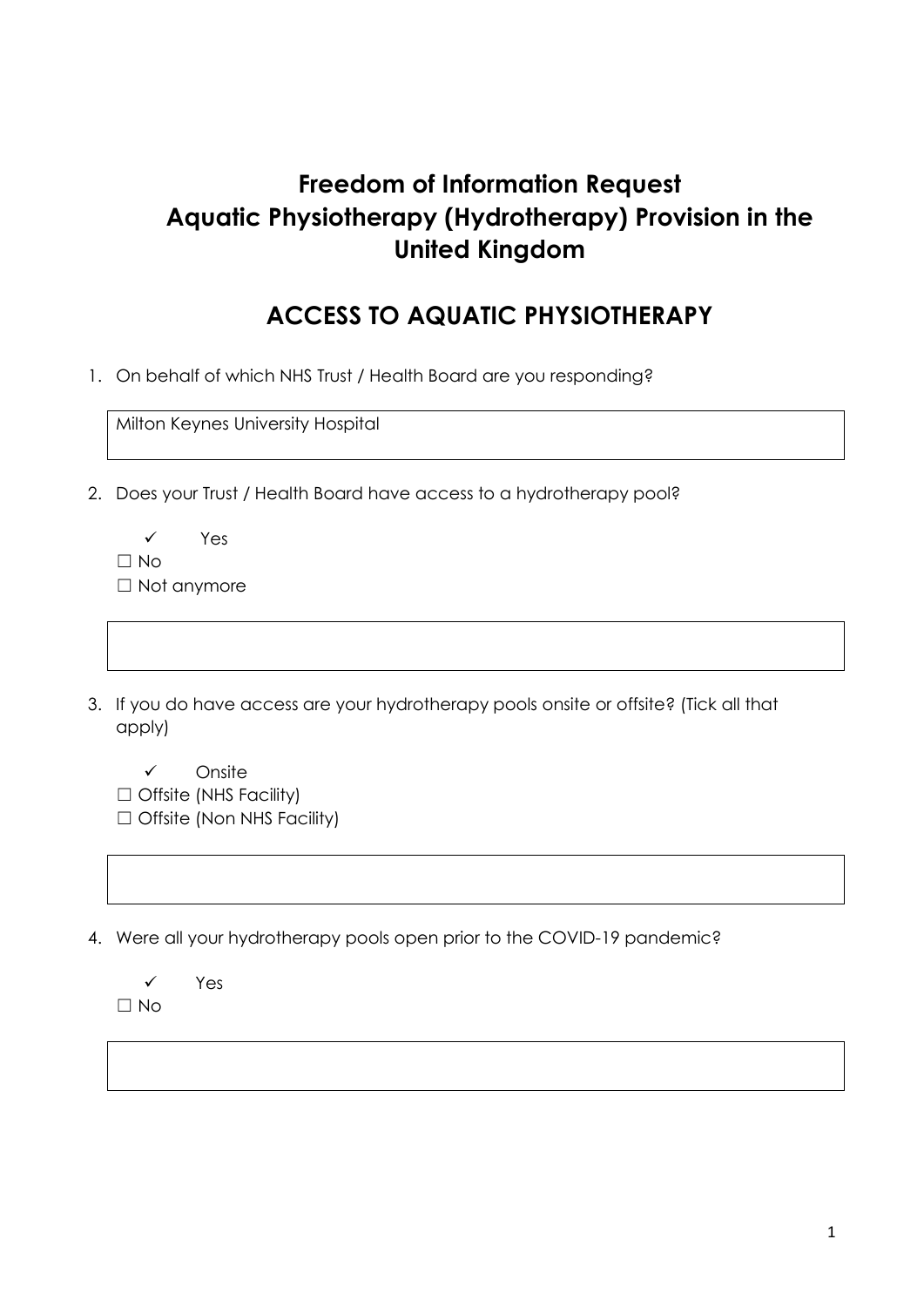- *5.* If you do not have access to hydrotherapy pools, please tick all answers that apply to answer why that is.
	- ✓ Closed Due to COVID-19
	- $\Box$  Lack of funds
	- ☐ Insufficient space
	- □ No local pool available
	- □ Not enough adequately trained staff
	- ☐ Lack of appropriate local patient population
	- □ Other (please specify)
- 6. How many hydrotherapy pools exist on your NHS Trust / Board's estate? Include those closed prior to COVID-19.

1

7. What are your closed hydrotherapy pools / departments now used for?

Hydrotherapy area currently not used

#### **REOPENING OF HYDROTHERAPY POOLS**

8. Will all your hydrotherapy pools be re-opening?

□ Yes, they are already open

✓ Yes, there are plans to reopen

 $\Box$  No

☐ Not sure / don't know

9. When are your hydrotherapy pools scheduled to re-open?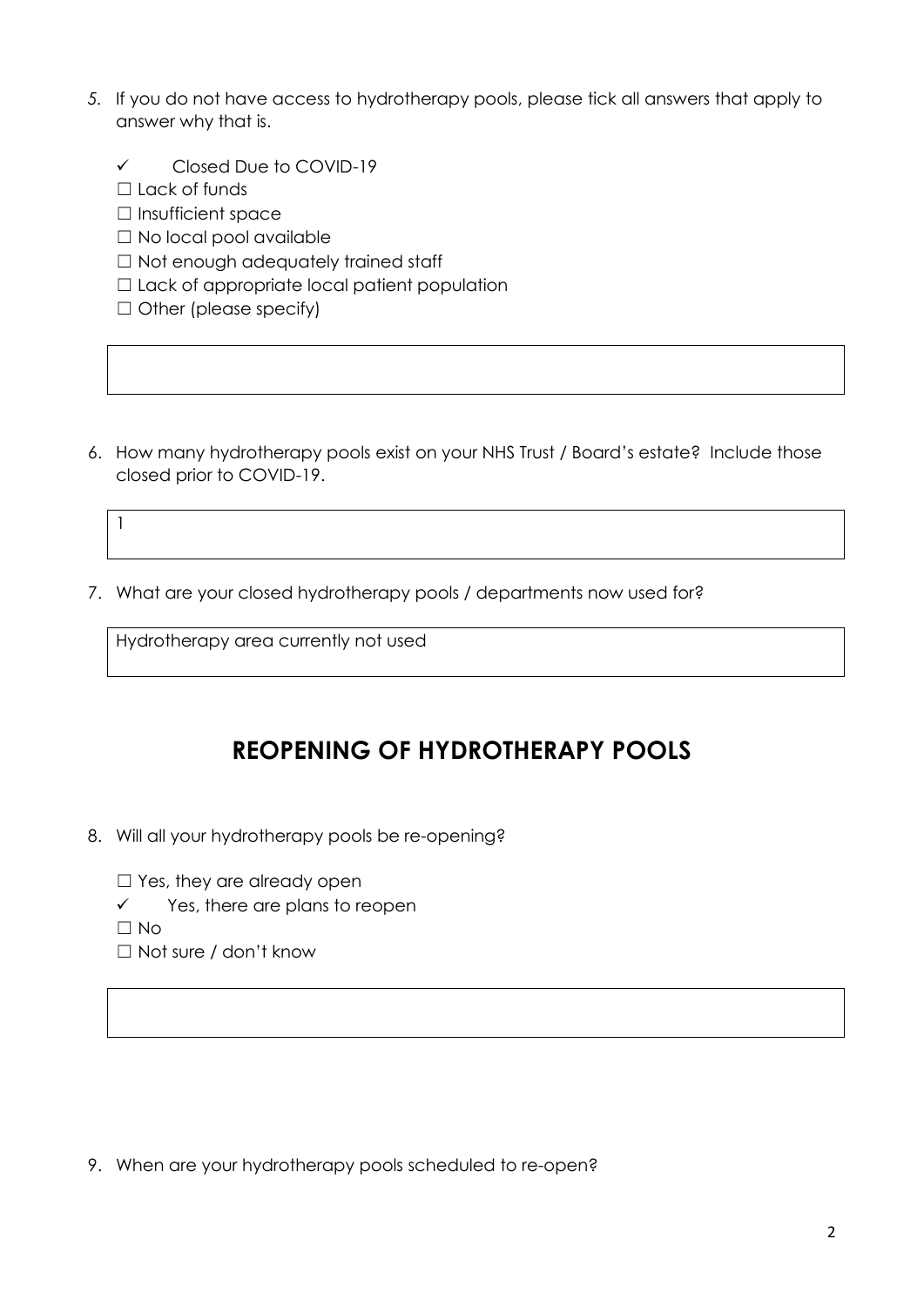- $\Box$  Within 3 months
- ✓ Within 6 months
- ☐ Within 9 months
- ☐ Within 12 months
- □ Other (please specify)
- 10. If your hydrotherapy pools are not scheduled to reopen, why is that? *(Please select all that apply)*
	- □ Changing area capacity
	- □ Staffing to clean
	- □ Access to pool
	- □ Staff still redeployed
	- ☐ Other (please specify)
- 11. If your hydrotherapy pools are not scheduled to reopen, has a full public consultation taken place?
	- ☐ Yes
	- $\Box$  No
- 12. If your hydrotherapy pools are not scheduled to reopen has an equality impact assessment taken place?
	- ☐ Yes  $\Box$  No
	-

## **OPERATING HYDROTHERAPY POOLS**

- 13. If your hydrotherapy pools are open or scheduled to open is / will your aquatic physiotherapy (hydrotherapy) service capacity be reduced as a result of COVID-19?
	- ✓ Yes  $\Box$  No
- 14. What capacity are / will you be able to offer compared to pre pandemic? Please enter a percentage (%).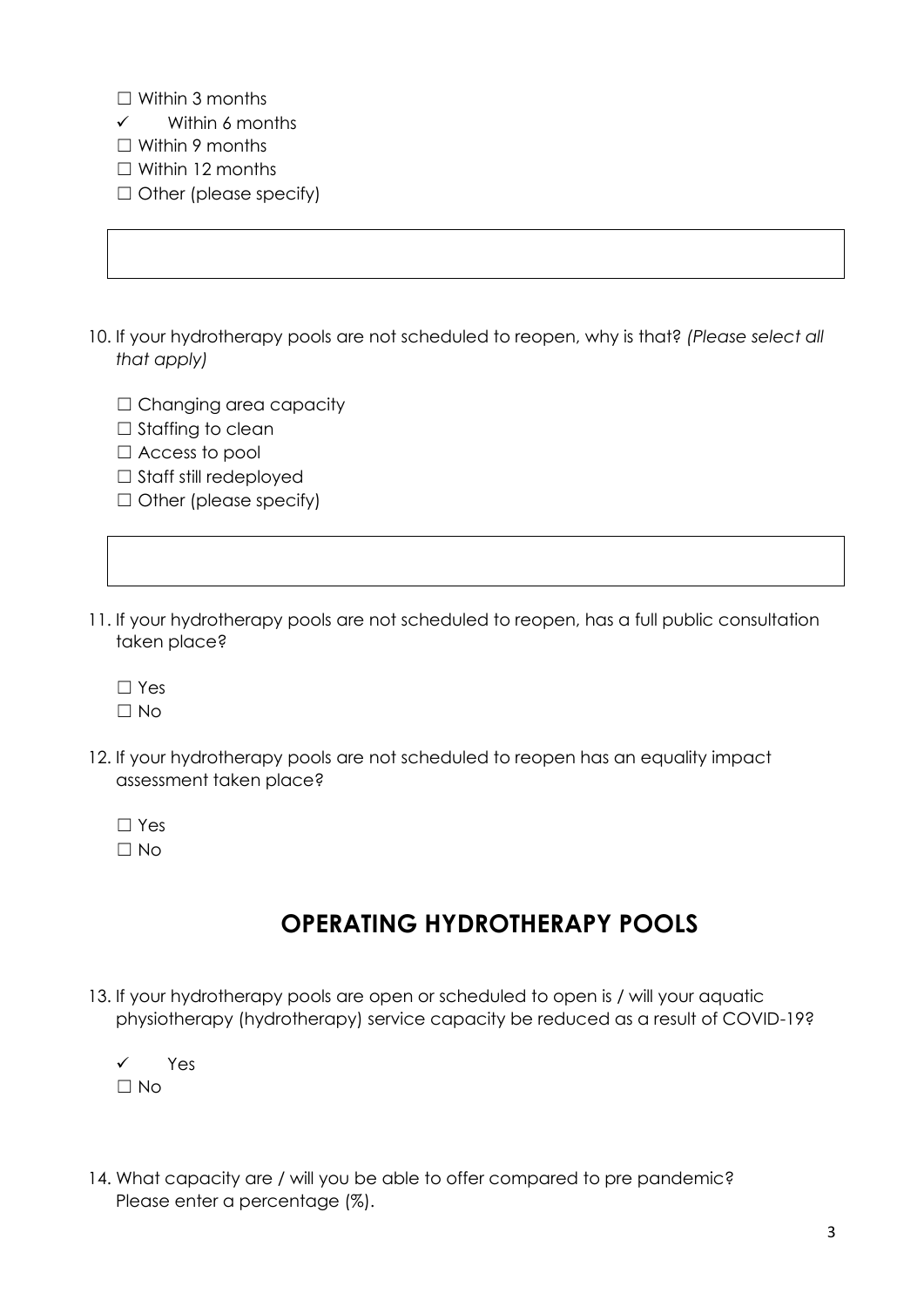- 15. Is / will your service be provided on a 1:1 basis?
	- ☐ Yes,
	- $\checkmark$  No we can take more than 1 patient in the pool at a time.
- 16. Is / will your service be provided with the therapist instructing from poolside
	- ☐ Yes,
	- $\checkmark$  No our therapist is able to treat from within the pool
- 17. Approximately how many sessions did you have access to your hydrotherapy pools on a weekly basis pre pandemic? (Where one session = one morning, afternoon or evening clinic)
	- $\mathcal{L}$
- 18. Approximately how many sessions do you currently have access to your hydrotherapy pools on a weekly basis?

$$
0 \qquad \qquad 0
$$

- 19. Which services use your hydrotherapy pools?
	- ✓ Rheumatology
	- ✓ MSK
	- ✓ Orthopaedics
	- ☐ Neurology
	- ✓ Paediatrics
	- ☐ Other (please specify)

20. Are your hydrotherapy pools used by inpatient or outpatient services?